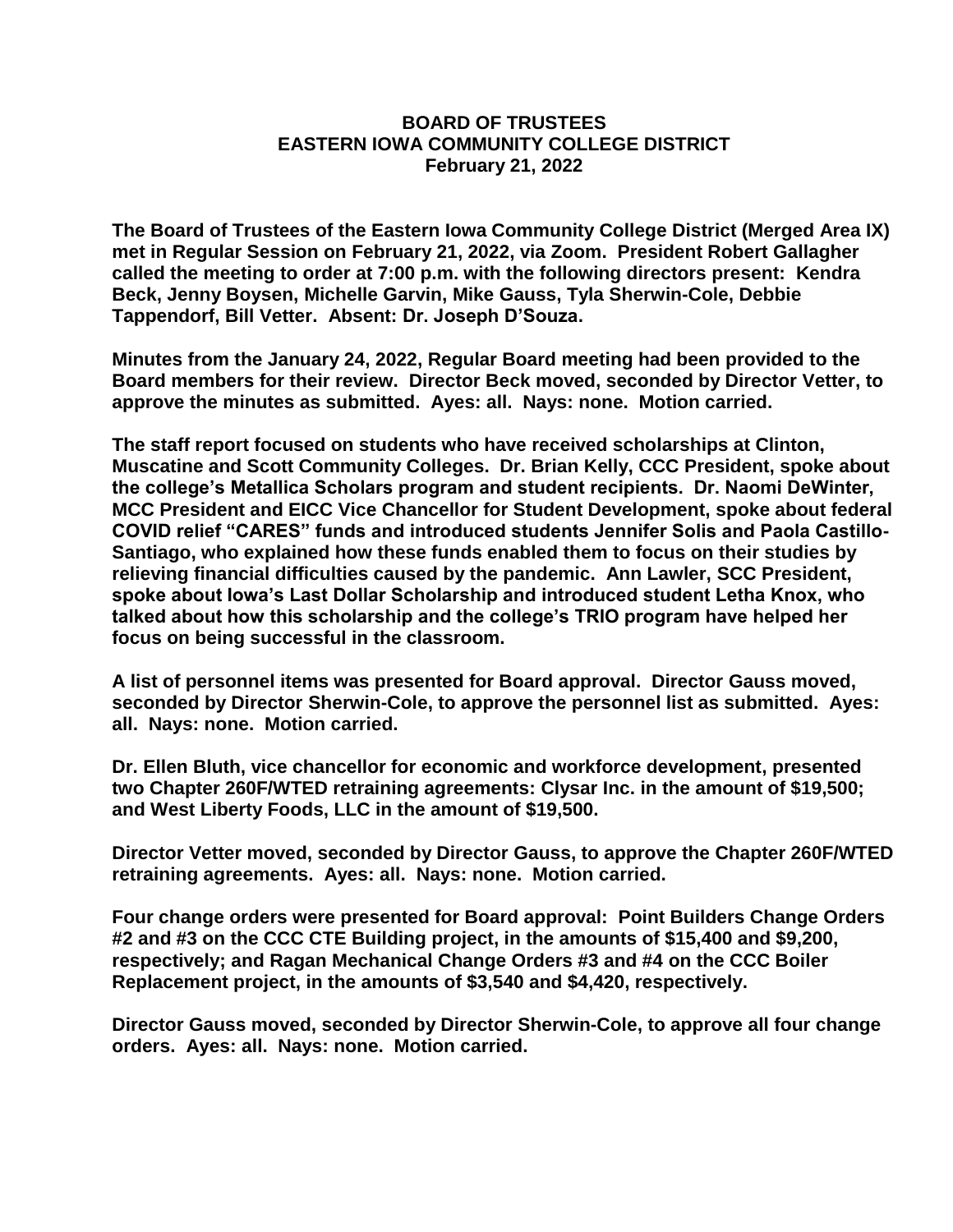**Board of Trustees February 21, 2022 – page 2**

**The Board was asked to approve a new certificate program for Nurse Aide. While EICC has long offered the nurse aide program in both credit and non-credit formats, the college did not have a formal award for the credit program. With state approval, this will allow students who complete the program for credit to earn a credential on their official EICC transcript.**

**Director Beck moved, seconded by Director Sherwin-Cole, to approve the Nurse Aide certificate program. Ayes: all. Nays: none. Motion carried.**

**The Board was asked to adopt a resolution authorizing the issuance of up to \$11,000,000 general obligation bonds later this year, related to the CTE expansion projects approved in the March 2021 bond referendum.**

**Director Gauss moved, seconded by Director Garvin, to adopt the resolution as stated. Ayes: all. Nays: none. Motion carried.**

**The Board reviewed the FY 2022-2023 budget estimate. They were then asked to authorize publication of the budget and to schedule a public hearing for 7:00 p.m. on March 7, 2022, at the SCC Urban Campus in Davenport. Ayes: all. Nays: none. Motion carried.**

**Financial reports for the month ending January 31, 2022, were presented. It was recommended that receipt of the reports be acknowledged and the reports placed on file.**

**Director Vetter moved, seconded by Director Sherwin-Cole, to acknowledge receipt of the reports and to place them on file. Ayes: all. Nays: none. Motion carried.**

**Copies of the bills had been provided to the Board members for their review. Board members were asked to approve payment of the bills as submitted.**

**Director Beck moved, seconded by Director Gauss, to approve payment of the bills as submitted. Ayes: all. Nays: none. Motion carried.**

**During Trustee Comments, President Gallagher reminded all of the branding workshop scheduled for March 7, 4-6 p.m. at the SCC Urban Campus.**

**During Chancellor's Comments, Chancellor Doucette noted that while the Legislature is in session, they have not yet dealt with community college funding. The Board discussed what they might do individually to support the statewide community college legislative request for a \$14 million increase in state general aid and an additional \$5 million for workforce development programs.**